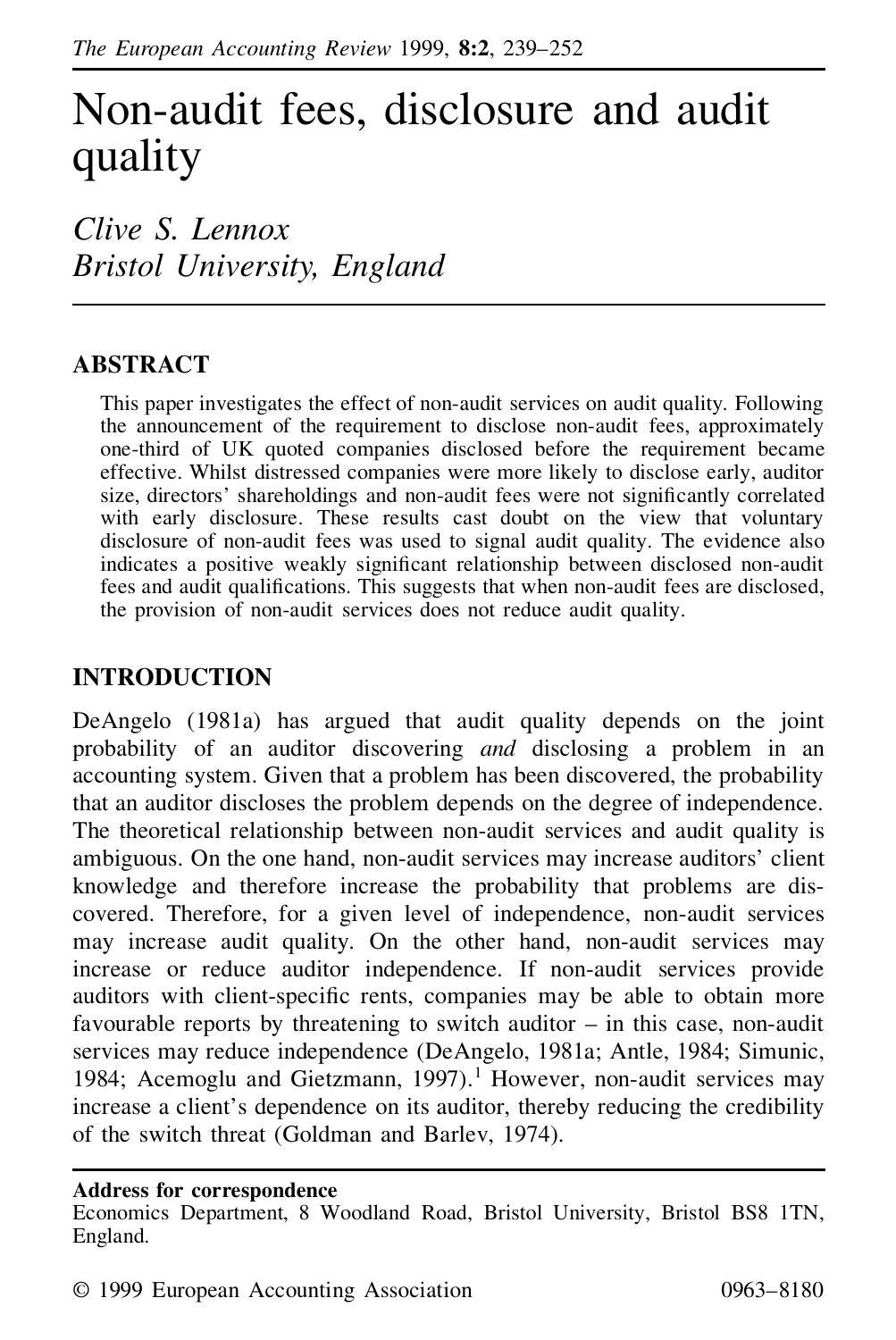The empirical literature has analysed the effect of non-audit services on audit quality in two ways. First, surveys of accounting information users have generally concluded that non-audit services are perceived to be a threat to independence. This is because an audit firm may be unwilling to criticize the work carried out by its consultancy division, and it may not wish to lose lucrative consultancy services (Pany and Rekers, 1983, 1988; Shockley, 1981; Knapp, 1985). However, these studies do not address the effect of nonaudit services on audit quality. Even if non-audit services reduce auditor independence, their net effect on audit quality may be positive if they increase the probability that problems are discovered. Second, some studies have investigated the effect of non-audit services on audit reporting (Wines, 1994; Barkess and Simnett, 1994; Craswell, 1998). Since auditors can choose whether to disclose problems by giving clean or qualified opinions, this approach uses audit reports to capture quality. The methodology implicitly assumes that auditors cannot disclose problems by qualifying when problems have not been discovered (they cannot 'cry wolf').<sup>2</sup>

There are relatively few studies into the relationship between non-audit fees and audit qualifications because many countries either ban the provision of non-audit services or do not require the disclosure of non-audit fees. Most EU countries ban the provision of some or all non-audit services. $<sup>3</sup>$  In the US,</sup> non-audit services are allowed but companies do not have to disclose nonaudit fees.<sup>4</sup> In contrast, non-audit services are not banned and non-audit fees are disclosed in the UK and Australia.

Extant research into the relationship between non-audit fees and audit qualifications has been confined to Australia. Whilst Wines (1994) found a negative relationship between non-audit fees and audit qualifications, one problem with the study was its failure to control for the effects of financial distress on audit reporting. This contrasts with Barkess and Simnett (1994) and Craswell (1998) who found no significant relationship between non-audit fees and audit qualifications. The contribution of this paper to the literature is twofold: first, it analyses the relationship between non-audit fees and audit qualifications in the UK; second, it is the first study to examine the voluntary disclosure of non-audit fees.<sup>5</sup>

## **TESTABLE HYPOTHESES**

UK companies with nancial years beginning after 1 October 1991 are required to disclose non-audit fees paid to auditors. Proposals to introduce the disclosure requirement were first announced in 1989. During the second reading of the Companies Bill, Lord Young stated,

The large accountancy firms have increasingly offered their audit clients a range of other services . . . I think that we need to recognise the concern some people feel about possible conflicts of interest on the part of the auditors. I believe that the appropriate antidote is disclosure, and I therefore propose to take a power to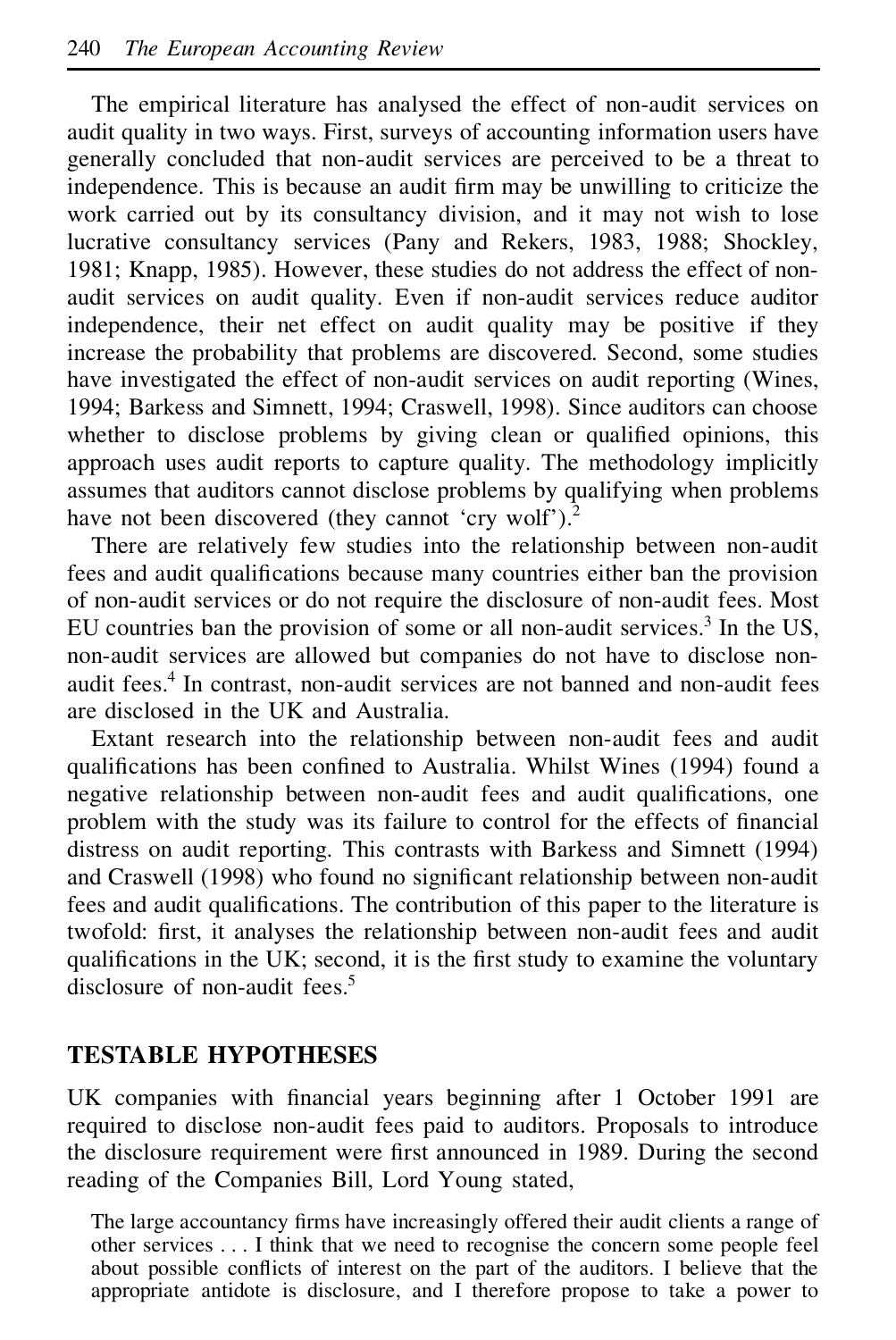require the fees paid to auditors, or their associates, for other services to be disclosed in company accounts, as audit fees are now. That will give shareholders a fuller basis on which to judge the relationship between the company and its auditors.<sup>6</sup>

When fees are undisclosed, there may be greater scope for implicit collusion or 'auditor-manager side-contracting', whereby managers provide auditors with financial incentives to give favourable reports (Acemoglu and Gietzmann, 1997). Therefore, it is important to distinguish between the effects of non-audit services on audit quality when fees are disclosed and when they are not disclosed. Managers and auditors who use non-audit services to facilitate collusion would find disclosure more costly compared to non-colluding managers and auditors. Hence, early disclosure might be used to signal greater independence (less collusion) and higher audit quality.

The five hypotheses tested in this paper are based on the general argument that non-audit services are positively related to audit quality. Companies with greater separation of ownership and control wish to disclose early (*H1*); distressed companies wish to disclose early  $(H2)$ ; large audit firms prefer their clients to disclose early  $(H3)$ ; companies with high non-audit fees disclose early (*H4*); and non-audit services positively affect the probability of receiving an audit qualification  $(H5)$ .

The pre-announcement of the disclosure requirement gave companies the opportunity to disclose non-audit fees before the requirement was made mandatory. Hypotheses 1 and 2 are tested using observable proxies for the demand for audit quality. Theory and empirical evidence suggest that there is a greater demand for audit quality when agency costs are high (Bar-Yosef and Livnat, 1984; DeFond, 1992). Therefore, if voluntary disclosure is associated with greater audit quality, companies should have more incentive to disclose early when there is a greater separation of ownership from control. The first hypothesis is:

*H1*: There is a negative relationship between early disclosure and the fraction of equity owned by company directors.

Existing evidence suggests that concerns about audit quality are particularly acute in distressed companies. Audit failures are often associated with corporate failures such as the Bank of Commerce and Credit International and Polly Peck, and financial distress is strongly correlated with litigation against auditors (St. Pierre and Anderson, 1984; Palmrose, 1988). Therefore, if voluntary disclosure of non-audit fees is associated with greater audit quality, distressed companies might have more incentive to signal audit quality by disclosing early.

*H2*: There is a positive relationship between financial distress and early disclosure.

In contrast to *H2*, it could be argued that distressed companies have more incentive to collude with auditors to avoid receiving unfavourable audit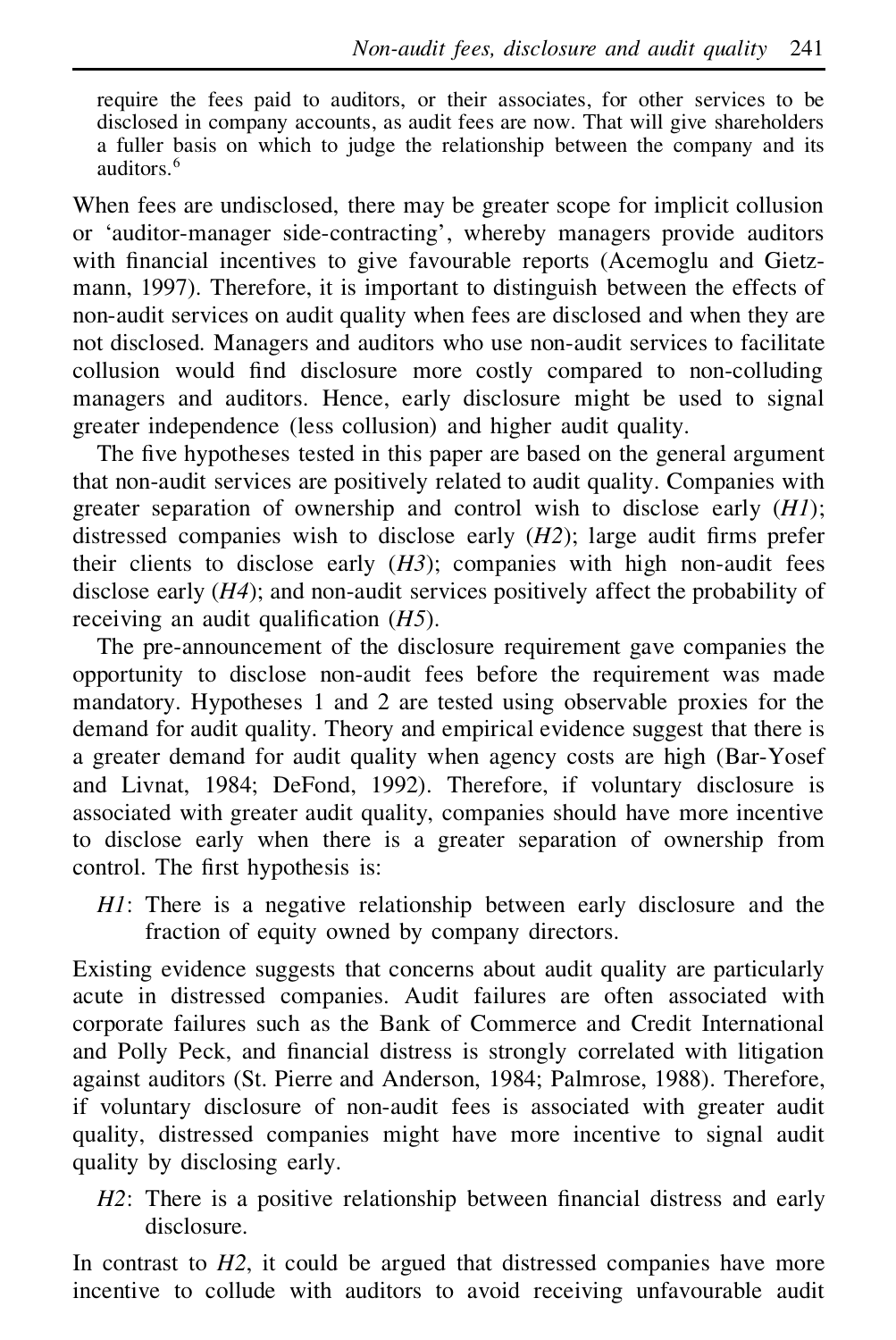reports, in which case one would expect distressed companies to be less likely to voluntarily disclose non-audit fees.

DeAngelo (1981b) has argued that large audit firms have more valuable reputations because of higher client-specific rents which may be lost for issuing negligent reports. Whilst *H1* and *H2* assumed that managers decide when to disclose non-audit fees, high reputation auditors might put more pressure on management to disclose early if disclosure is a signal of quality.

H3: There is a positive relationship between auditor size and early disclosure.

The theoretical relationship between non-audit services and audit quality is ambiguous; non-audit services may increase the likelihood of problem discovery, but may also increase (or decrease) auditor dependence. If early disclosure is a signal of audit quality *and* non-audit services increase quality, one would expect companies to have more incentive to disclose early when non-audit fees are large.

*H4*: There is a positive association between non-audit fees and early disclosure.

Finally, non-audit services might increase audit quality either by increasing the probability that problems are discovered and/or by increasing auditor independence. *H5* is tested by using audit qualifications as a surrogate for audit quality, and by examining the association between non-audit services and audit reporting.

*H5*: There is a positive association between disclosed non-audit fees and audit qualifications.

In contrast to *H5*, non-audit services could reduce audit quality by increasing auditor dependence – in this case, one would expect a negative association between disclosed non-audit fees and audit qualifications.

# **DATA COLLECTION, SAMPLE AND VARIABLES**

In this study, the population of interest is all UK listed companies between 1988 and 1994. Data were collected from three sources – microfiche copies of companies' annual reports, *Stock Exchange Financial Yearbooks* (SEFYs) and the data used to estimate the bankruptcy model of Lennox (1999a). Companies were required to have microfiches for at least two consecutive years, because previous studies have shown that a company is more likely to receive a clean (modified) audit opinion in the current year if it received a clean (modified) opinion in the previous year (Monroe and Teh, 1993;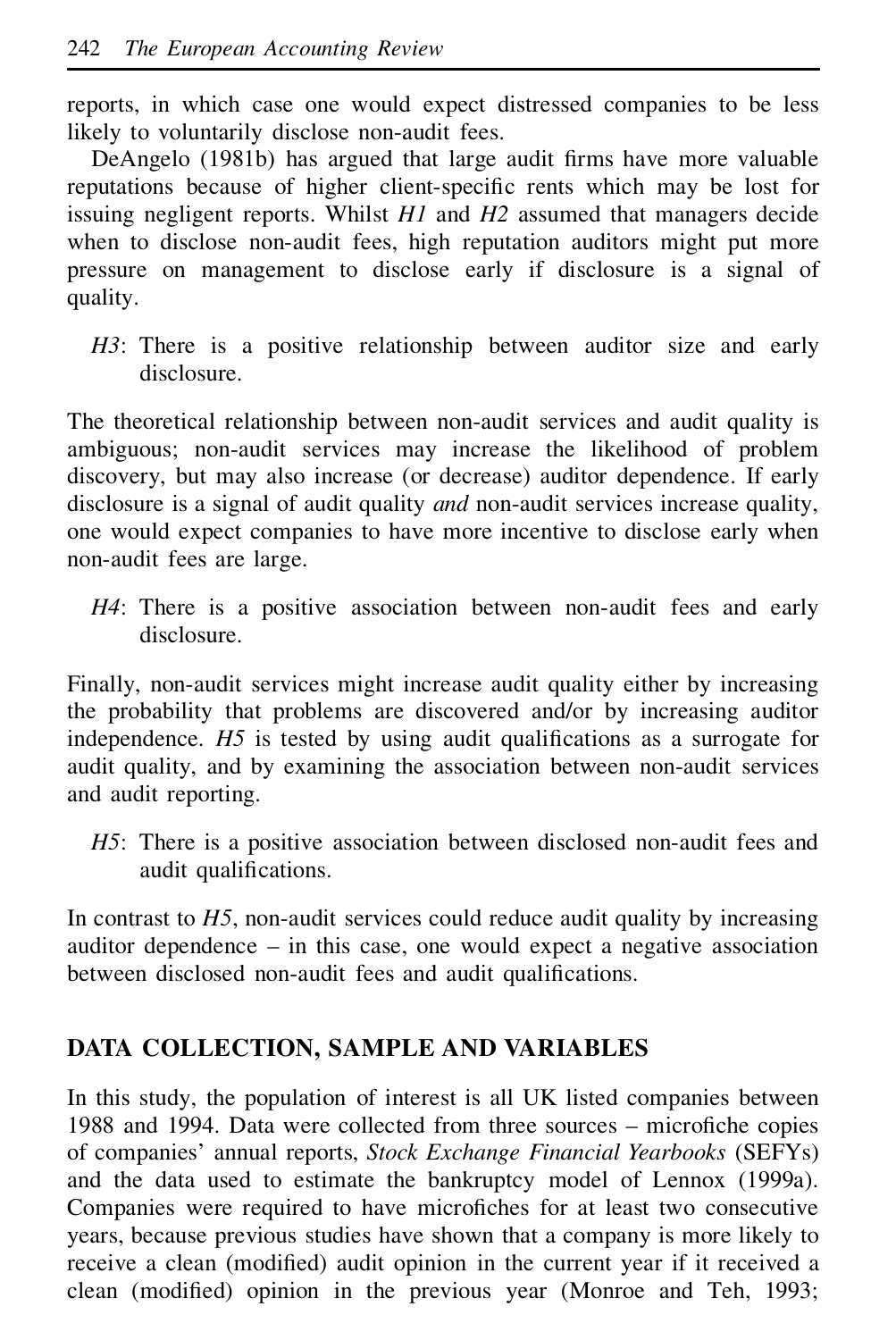Mutchler, 1985; Nogler, 1995; Lennox, 1999b). Such persistence effects in audit reporting are consistent with evidence that a change in opinion can trigger losses for the auditor through litigation and/or client loss (Lys and Watts, 1994; Krishnan and Stephens, 1995).

Annual reports yielded information on directors' shareholdings (*DIRSH<sub>it</sub>*), number of employees  $(EMP_i)$ , company auditors, non-audit fees  $(NAF_i)$ , audit fees and audit opinions. Most reports (97%) contained clean audit opinions – others disclosed going-concern problems, fundamental uncertainties (such as provisions made for tax, slow-moving stocks, bad debts or litigation), and non-compliance with Statements of Standard Accounting Practice (SSAPs). Companies that entered administration, receivership or liquidation were noted from SEFYs – all such companies are here defined as failing. Microfiches were available for 987 companies between 1988 and 1994, giving 5,801 observations for the audit, employee and shareholding variables and 2,412 observations for the non-audit fee variable. A financial distress variable  $(DIST<sub>i</sub>)$  was constructed for these companies using 6,416 predicted bankruptcy probabilities for the period 1987–94. These were obtained from Lennox (1999a), who found that bankruptcy was a function of the economic cycle, industry sector, company size, profitability, cashflow and leverage.<sup>7</sup> The intersection of the distress and other variables reduced sample sizes to 5,572 for the audit, employee and shareholding variables and 2,266 for the non-audit fee variable.

By checking all year-ends, 837 (97.33%) companies were found to have complied before, on, or after the required disclosure date, whilst 23 (2.67%) companies were still not disclosing non-audit fees by 1994.<sup>8</sup> Prior to the announcement of the disclosure requirement, no companies disclosed nonaudit fees despite having had the opportunity to do so. This is consistent with the view that voluntary disclosure was not a signal of audit quality. The majority of companies (59.07%) first disclosed on the required date – five companies (0.58%) disclosed three reporting periods before the required date, 30 (3.49%) disclosed two periods before and 265 (30.81%) disclosed one period early. A few companies disclosed after the required date  $-27$  (3.14%) disclosed one period late and two companies (0.23%) disclosed two periods late.

It is unclear why 23 companies were still not reporting non-audit fees by 1994. One reason may have been that some non-purchasing companies failed to disclose zero non-audit fees. Between 1991 and 1994, the proportion of companies reporting zero non-audit fees rose from 1.08% to 2.67%. This suggests that either companies were less likely to purchase non-audit services after the introduction of the disclosure requirement, or that some of the nondisclosers might not have purchased non-audit fees and did not immediately feel the need to report 'zero'. The estimation results for Tables 3 and 4 were derived after dropping the 23 'non-disclosers', since there was no way of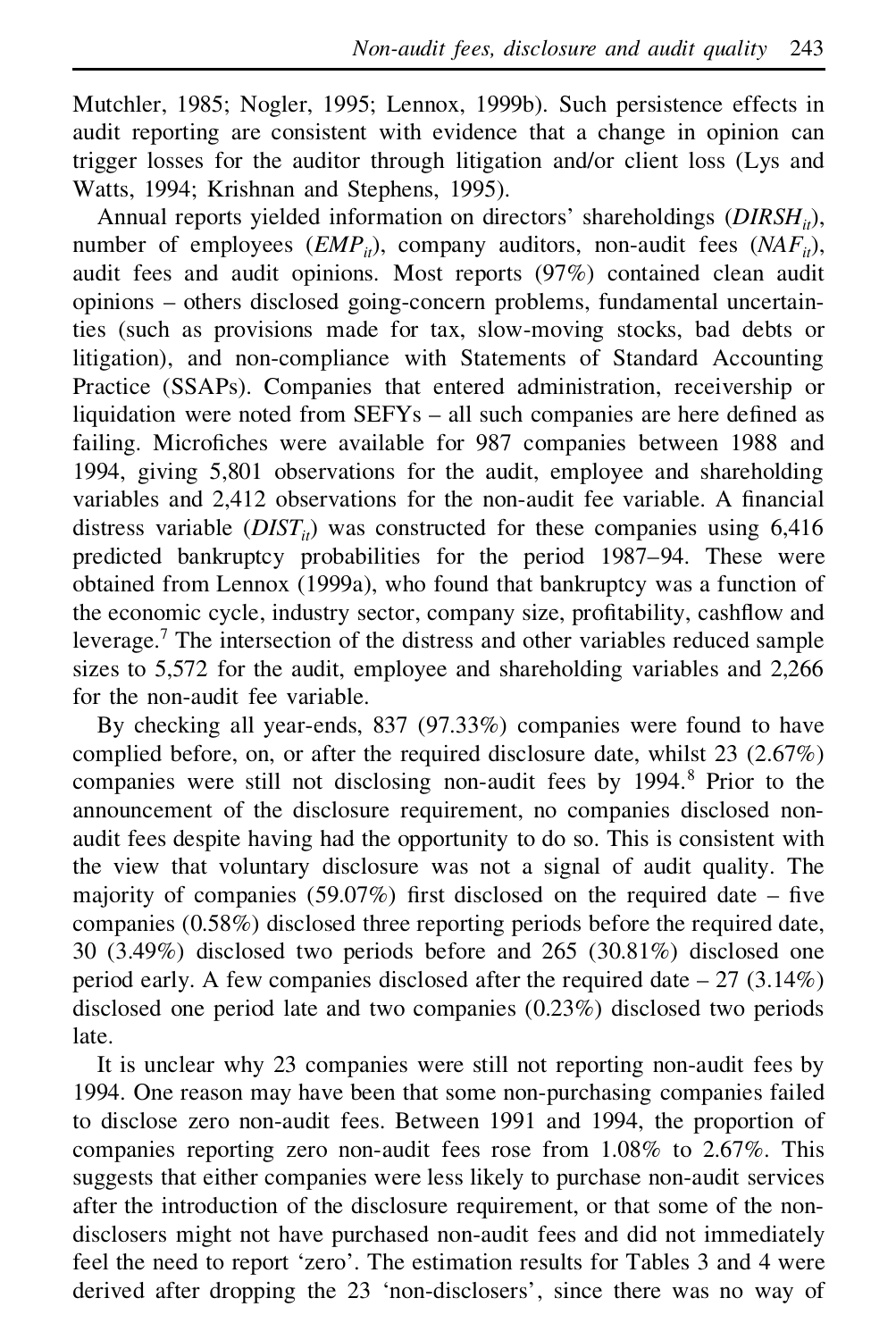knowing whether these companies purchased non-audit services and if so how much they purchased. This treatment should not change the main conclusions, since there were relatively few non-disclosers (2.67%). The 29 'late-disclosers' were pooled with the 508 companies who first disclosed on the required date. However, the results in Tables 3 and 4 were qualitatively unchanged when both the non-disclosers and late-disclosers were dropped from the estimation sample.

Table 1 shows the time-series pattern of fees, bankruptcy and audit reporting. Mean audit (*AVAFt*) and non-audit (*AVNAFt*) fees were fairly static after the introduction of the disclosure requirement. Whilst this could indicate that disclosure did not materially affect the demand for non-audit services, there was an increase in the number of companies reporting zero non-audit fees and one cannot rule out the possibility of an unobserved change in nonaudit fees prior to disclosure.

The number of failing companies (*NFAILSt*) was particularly high during the recession. The number of qualifications  $(O<sub>i</sub>)$  also rose dramatically in 1990 but remained high during the subsequent economic recovery (1993–94). Whilst changes in the macroeconomic environment may have caused the initial jump in 1990, the relatively high number of qualifications after the recession (1993–94) indicates a structural break in audit reporting. One explanation is the introduction of the disclosure requirement – if disclosure increased audit quality, the requirement may have caused an increase in the frequency of audit qualifications. However, it is difficult to test whether the disclosure requirement caused a structural break in audit reporting for two reasons. First, it is unclear whether the impact would have occurred when the disclosure announcement was first made or when companies began to disclose non-audit fees. Second, other changes in the audit regulatory environment could have caused the increase in audit qualifications. Selfregulation became tougher between 1992 and 1994 with the establishment of the Financial Reporting Review Panel (FRRP).<sup>9</sup> Moreover, SAS 600 stressed the importance of auditors disclosing fundamental uncertainties, particularly for going-concern problems.<sup>10</sup>

If SAS 600 caused a structural break in audit reporting, one would expect an increase in the number of reports disclosing fundamental uncertainties and going-concern problems, but no change for other types of qualifications. If the disclosure requirement or FRRP caused the structural break, one would expect an increase in all types of qualifications. Panel B distinguishes between four types of audit reports – 'fundamental uncertainties', 'subject to' qualifications, 'except for' qualifications, and 'qualified disclaimers'. Each of these four types is also divided according to whether the reports disclosed going-concern or other problems. Rows 1–4 show that between 1992 and 1994 auditors gave fewer 'subject to' qualifications and disclosed more 'fundamental uncertainties' – this change in reporting behaviour was particularly marked for going-concern disclosures. The numbers of 'except for'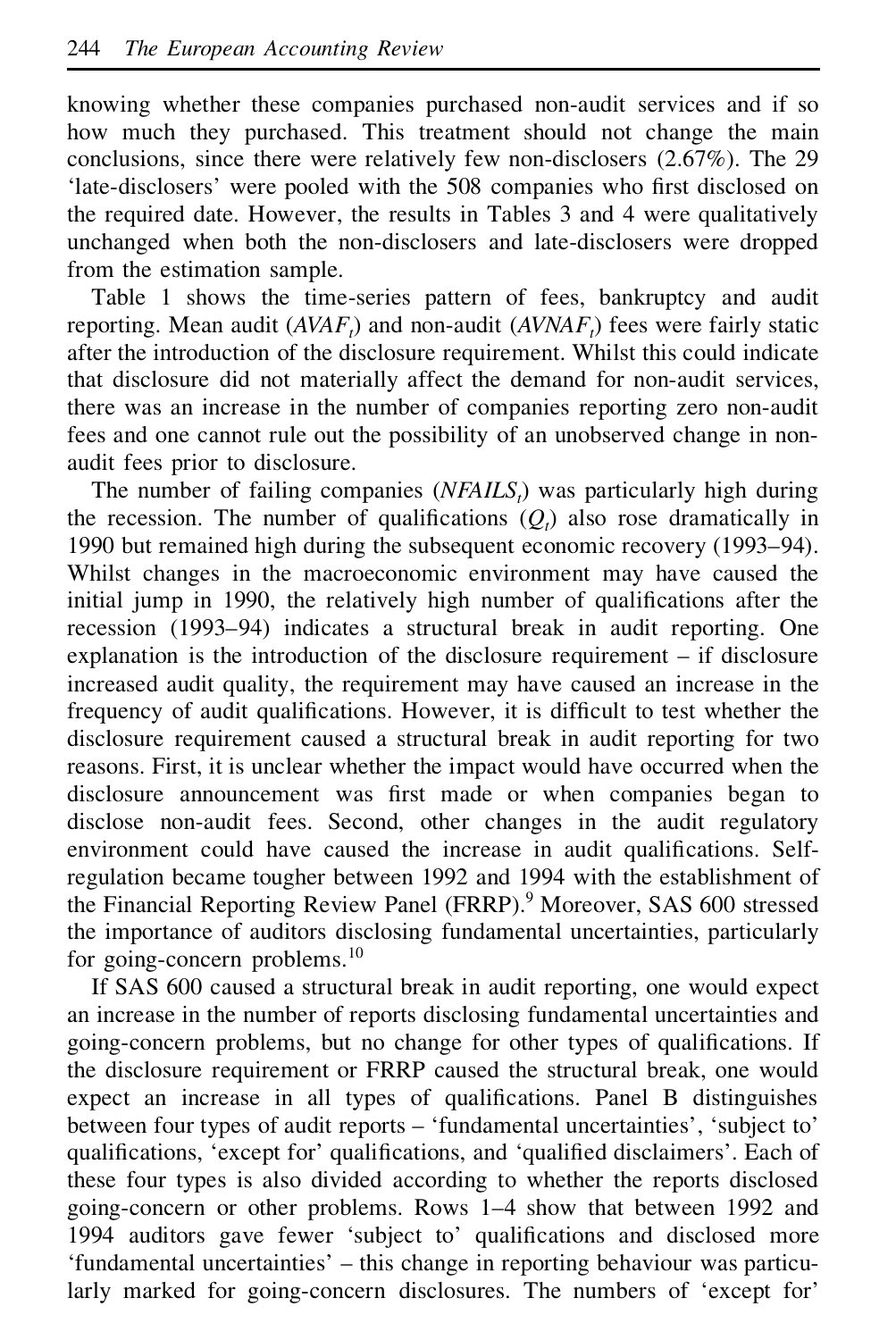|           | 1988                 | 1989           | 1990           | 1991                        | 1992           | 1993 | 1994     | <b>Total</b> |
|-----------|----------------------|----------------|----------------|-----------------------------|----------------|------|----------|--------------|
| Panel A   |                      |                |                |                             |                |      |          |              |
| $AVAF_t$  | 240                  | 273            | 290            | 289                         | 289            | 293  | 296      |              |
| AVNAF,    | $\ddot{\phantom{0}}$ |                |                | 210                         | 225            | 204  | 210      |              |
| NFAILS.   | 10                   | 25             | 27             | 21                          | 6              | 3    |          | 93           |
| $Q_t$     | 11                   | 9              | 31             | 36                          | 33             | 30   | 29       | 179          |
| $GQ_t$    | 3                    | 3              | 18             | 25                          | 26             | 21   | 19       | 115          |
| $NGQ_t$   | 8                    | 6              | 13             | 11                          | 7              | 9    | 10       | 64           |
| Panel B   |                      |                |                |                             |                |      |          |              |
| $FUGQ_t$  |                      | 2              | $\Omega$       | $\Omega$                    | 9              | 17   | 19       | 48           |
| $FUNGQ_t$ | 3                    | $\theta$       | $\mathfrak{D}$ | $\mathcal{D}_{\mathcal{L}}$ | $\mathfrak{D}$ | 7    | 9        | 25           |
| $SGQ_t$   |                      |                | 13             | 24                          | 17             | 3    | 0        | 59           |
| $SNGQ_t$  | 4                    | 4              | 9              | 6                           | 4              |      | $\Omega$ | 28           |
| $EGQ_t$   |                      | $\Omega$       | л.             |                             | 0              | 0    | 0        | 3            |
| $ENGQ_t$  |                      | $\overline{c}$ | $\overline{c}$ | 3                           | 0              |      |          | 10           |
| $DGQ_t$   | $\theta$             | $\theta$       | 4              | 0                           | 0              |      | 0        | 5            |
| $DNGQ_t$  | $\theta$             | $\overline{0}$ | 0              | 0                           |                | 0    | $^{()}$  |              |

*Table 1* Non-audit fees, financial health and audit reporting (1988–94)

*Notes:*

 $AVAF<sub>t</sub>$  = Mean audit fees paid in year *t* (£000).

 $AVNAF<sub>t</sub>$  = Mean non-audit fees paid in year *t* (£000).

- $NFAILS<sub>i</sub>$  = Number of companies that issued their final reports in year *t*, prior to entering bankruptcy.
	- $Q_t$  = Number of audit reports disclosing fundamental uncertainties or which were qualified in year *t*.
	- $GQ<sub>i</sub>$  = Number of audit reports disclosing fundamental uncertainties or qualified for going-concern issues in year *t*.
	- $NGO<sub>i</sub>$  = Number of audit reports disclosing fundamental uncertainties or qualified for issues other than going-concern in year *t.*

$$
Q_t = GQ_t + NGQ_t.
$$

- $FUGQ<sub>t</sub>$  = Number of audit reports disclosing fundamental uncertainties relating to going-<br>concern issues.
- $FUNGO$   $=$  Number of audit reports disclosing fundamental uncertainties for issues other than going-concern.
	- $SGO<sub>i</sub>$  = Number of 'subject to' qualifications given for going-concern issues.
	- *SNGQ<sub>t</sub>* = Number of 'subject to' qualifications given for issues other than going-concern.
	- $EGQ<sub>t</sub>$  = Number of 'except for' qualifications given for going-concern issues.
	- $ENGO$ <sup> $=$ </sup> Number of 'except for' qualifications given for issues other than going-concern.
	- $D G Q<sub>t</sub>$  = Number of qualified disclaimers given for going-concern issues.
	- $DNGQ$  = Number of qualified disclaimers given for issues other than going-concern.

qualifications and 'qualified disclaimers' were very similar before and after the recession. Whilst the numbers involved are small, they do suggest that the change in reporting behaviour was caused by SAS 600 rather than the disclosure requirement of FRRP.

Table 2 describes other key features of the data. On average, boards of directors owned 10–20% of issued ordinary share capital; companies were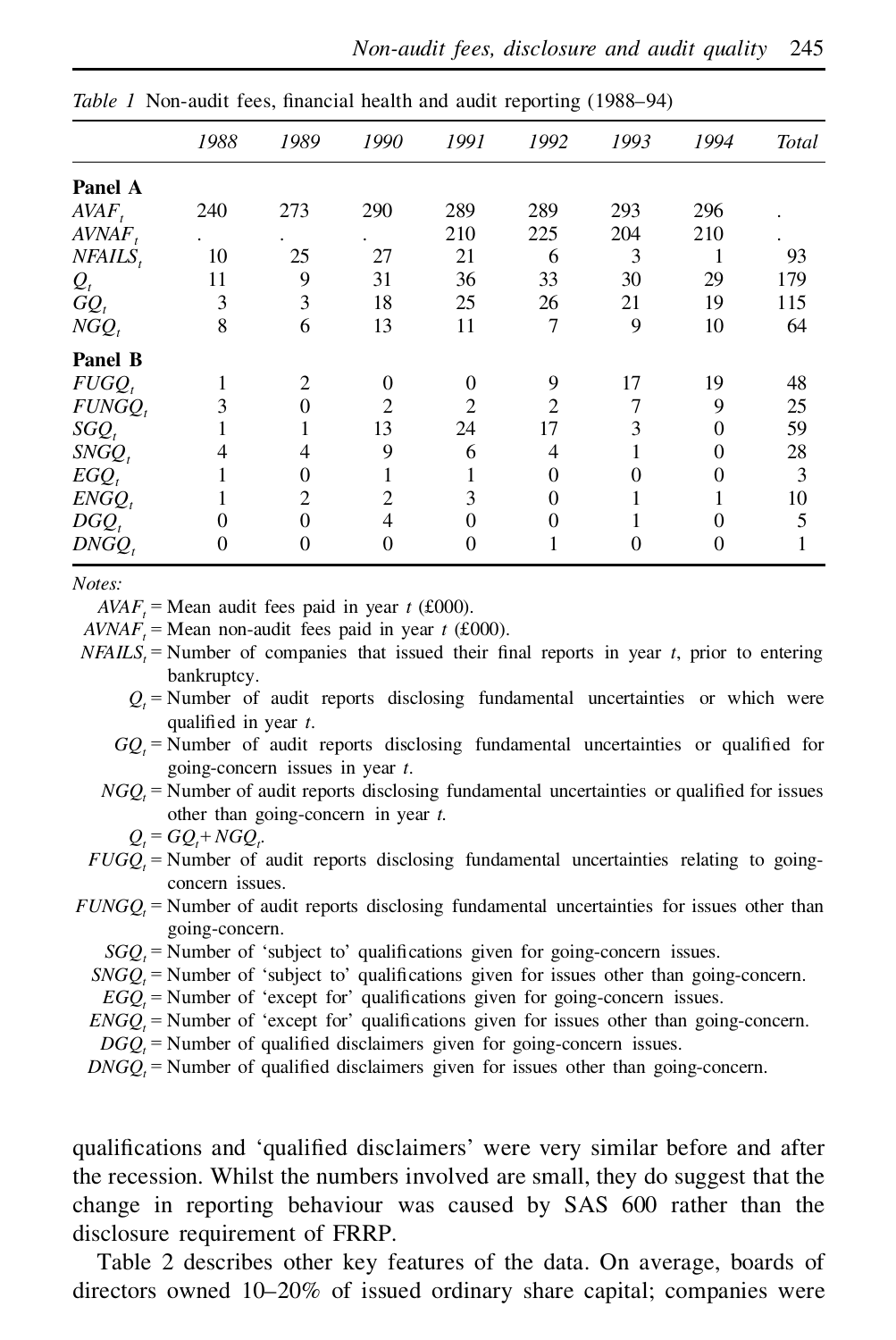|             | $100\leq 2$ Descriptive statistics |                                    |                                                                                                                                                             |          |                    |                                                                       |                    |                               |
|-------------|------------------------------------|------------------------------------|-------------------------------------------------------------------------------------------------------------------------------------------------------------|----------|--------------------|-----------------------------------------------------------------------|--------------------|-------------------------------|
|             |                                    | Panel A: Means, medians and ranges |                                                                                                                                                             |          |                    |                                                                       |                    |                               |
|             | $^{\mathrm{a}}\!Q_{\it it}$        |                                    | <sup>a</sup> GQ <sub>it</sub> <sup>a</sup> DIRSH <sub>it</sub> <sup>a</sup> EMP <sub>it</sub> <sup>a</sup> AUD <sub>it</sub> <sup>b</sup> NAF <sub>it</sub> |          |                    |                                                                       | $bNAFR_{ir}$       | $^{\rm c}$ DIST <sub>it</sub> |
| Mean        | 0.029                              | 0.017                              | 0.175                                                                                                                                                       | 5,933    | 0.693              | 215                                                                   | 0.369              | 0.014                         |
| Median      | $\Omega$                           | $\theta$                           | 0.096                                                                                                                                                       | 688      | 1                  | 57                                                                    | 0.361              | 0.001                         |
| Min.        | $\mathbf{0}$                       | $\Omega$                           | $\theta$                                                                                                                                                    | $\theta$ | $\Omega$           | $\theta$                                                              | 0                  | $\Omega$                      |
| Max.        | 1                                  | $\mathbf{1}$                       | 0.967                                                                                                                                                       | 304,000  | $\mathbf{1}$       | 11,300                                                                | 0.936              | 0.999                         |
|             |                                    | Panel B: Correlation matrix        |                                                                                                                                                             |          |                    |                                                                       |                    |                               |
|             | ${}^{\mathrm{a}}Q_{it}$            | $^aGO_{ir}$                        |                                                                                                                                                             |          |                    | $^{a}DIRSH_{it}$ $^{a}EMP_{it}$ $^{a}AUD_{it}$ $NAF_{it}$ $NAFR_{it}$ |                    | $DIST_{ir}$                   |
| $Q_{it}$    | 1.000                              |                                    |                                                                                                                                                             |          |                    |                                                                       |                    |                               |
| $GQ_{it}$   | $0.795*$                           | 1.000                              |                                                                                                                                                             |          |                    |                                                                       |                    |                               |
|             | $DIRSHii$ 0.019 - 0.012            |                                    | 1.000                                                                                                                                                       |          |                    |                                                                       |                    |                               |
| $EMP_{ii}$  |                                    | $-0.044* -0.036* -0.226*$          |                                                                                                                                                             | 1.000    |                    |                                                                       |                    |                               |
| $AUD_{ii}$  |                                    | $-0.010$ $-0.009$ $-0.193*$ 0.144* |                                                                                                                                                             |          | 1.000              |                                                                       |                    |                               |
| $NAF_{ii}$  | $-0.026$                           |                                    | $-0.017 - 0.190* 0.521*$                                                                                                                                    |          | $0.137*$           | 1.000                                                                 |                    |                               |
| $NAFR_{it}$ | $0.079*$                           |                                    | $0.075*$ 0.034                                                                                                                                              | $-0.020$ | $0.081*$           |                                                                       | $^{b}0.232*$ 1.000 |                               |
| $DIST_{ir}$ | $0.277*$                           |                                    | $0.313*$ 0.047*                                                                                                                                             |          | $-0.081^* - 0.023$ | $d = 0.050$ $d = 0.021$                                               |                    | 1.000                         |
|             | * Significant at 1% level.         |                                    |                                                                                                                                                             |          |                    |                                                                       |                    |                               |

#### *Table 2* Descriptive statistics

#### *Notes:*

<sup>a</sup>Number of observations  $=$  5.801.

<sup>b</sup>Number of observations  $= 2.412$ .

 $\textdegree$ Number of observations = 5.572.

<sup>d</sup>Number of observations =  $2,266$ .

- $Q_i = 1$  if auditor disclosed a fundamental uncertainty or gave a qualified audit report to company  $i$  in year  $t = 0$  otherwise.
- $GO_i = 1$  if auditor disclosed a fundamental uncertainty or gave a qualified audit report due to going-concern issues to company *i* in year  $t = 0$  otherwise.
- *DIRSH<sub>it</sub>* = Ordinary shareholdings of directors divided by total number of ordinary shares.

 $EMP_{it}$  = Number of employees for company *i* in year *t*.

- $AUD_i = 1$  if company hires a 'Big Six' auditor in year  $t = 0$ , otherwise. The 'Big Six' audit firms were KPMG Peat Marwick, Coopers & Lybrand, Price Waterhouse, Touche Ross, Ernst & Young and Arthur Andersen.
- $NAF_i$  = Non-audit fees paid by company *i* in year *t* (£000).
- $NAFR<sub>i</sub>$  = Ratio of non-audit fees to total (audit and non-audit) fees paid by company *i* in year *t*.
- $DIST_{it}$  = Predicted bankruptcy probability (derived from Lennox (1999a)) for company *i* in year *t*.

usually small (the median number of employees was 688) but there were a few very large companies (the mean number of employees was 5,933); approximately  $70\%$  of companies hired one of the Big Six audit firms and 36% of audit client revenue was from the sale of non-audit services.

The correlation matrix shows that small financially distressed companies were most likely to receive qualified reports. Directors' ordinary shareholdings (*DIRSH<sub>it</sub>*), auditor size (*AUD<sub>it</sub>*) and non-audit fees (*NAF<sub>it</sub>*) were all strongly correlated with company size  $(EMP<sub>i</sub>)$ . This means that it is important to control for company size when testing hypotheses *H1–H5*.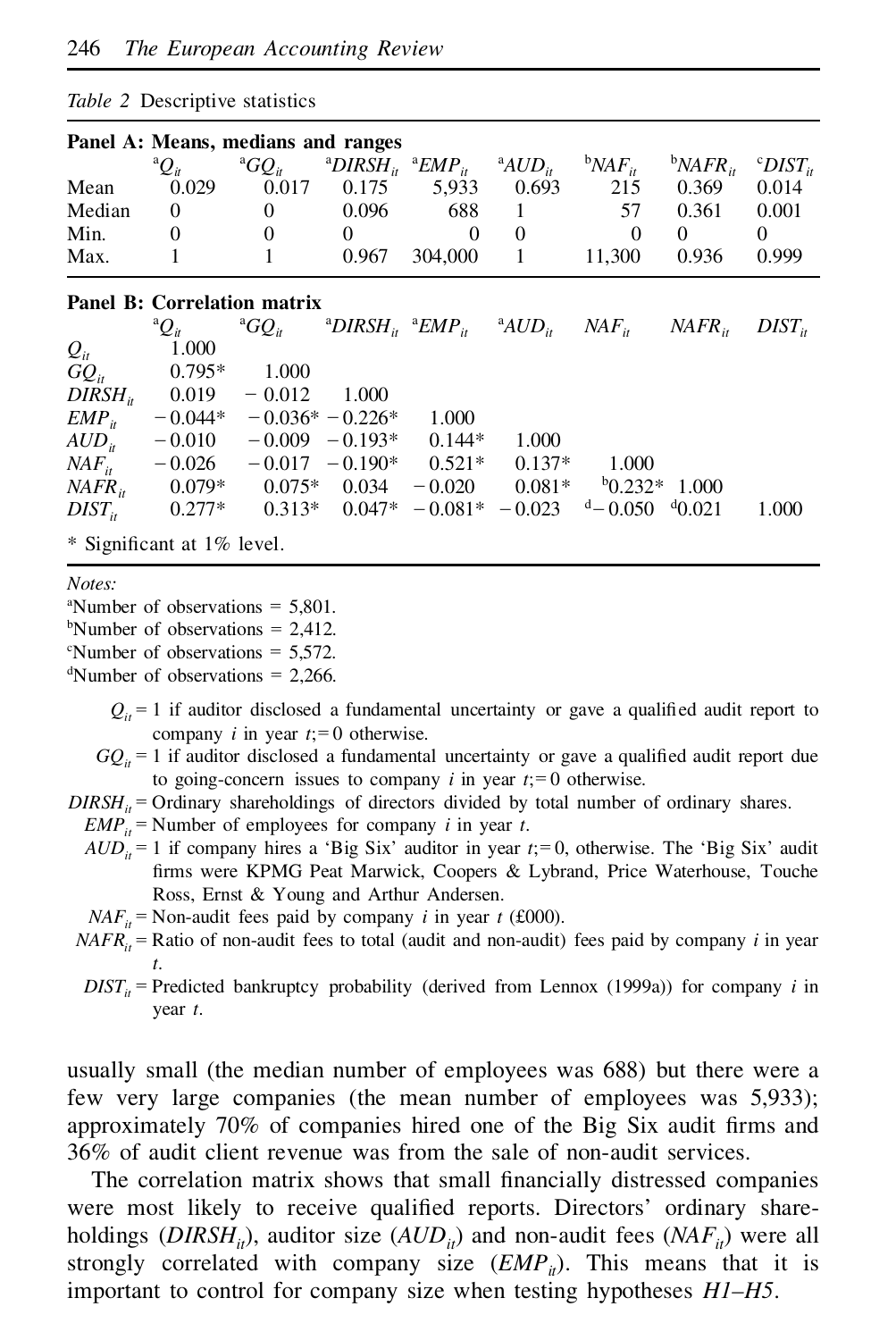## **RESULTS**

Hypotheses *H1–H4* are tested by analysing the effects of directors' shareholdings (*DIRSH*<sub>i</sub>), financial distress (*DIST*<sub>i</sub>), auditor size (*AUD*<sub>*i*</sub>) and nonaudit fees  $(NAF, and NAFR)$  on the timing of companies' first disclosures.<sup>11</sup> The dependent variable (*EDISCi*) takes a value of one if company *i* disclosed early, and zero if company *i* disclosed on time or late. The number of employees (*EMPi*) is included to control for company size. All data were taken from the years that non-audit fees were first disclosed.

*H1* predicted a negative relationship between early disclosure (*EDISCi*) and directors' shareholdings (*DIRSHi*). Table 3 shows that although the relationship was negative it was not statistically significant. Consistent with *H2*, there was a highly significant positive relationship between financial

|                                     | Model 1                  | Model 2                   | Model 3                    |
|-------------------------------------|--------------------------|---------------------------|----------------------------|
| <b>Experimental variables</b>       |                          |                           |                            |
| DIRSH,                              | $-0.39e-02$<br>$(-1.57)$ | $-0.40e-0.2$<br>$(-1.63)$ | $-0.43e-02$<br>$(-1.81)^*$ |
| $DIST_i$                            | 28.22<br>$(4.25)$ ***    | 28.23<br>$(4.26)$ ***     | 27.75<br>$(4.28)$ ***      |
| NAF                                 | $0.01e-02$<br>(1.09)     |                           |                            |
| NAFR                                |                          | $-0.09$<br>$(-0.36)$      |                            |
| $AUD_i$                             | $-0.08$<br>$(-0.73)$     | $-0.07$<br>$(-0.62)$      |                            |
| <b>Control variables</b>            |                          |                           |                            |
| $EMP_i$                             | $0.11e-0.5$<br>(0.33)    | $0.03e-04$<br>(1.08)      |                            |
| <b>CONSTANT</b>                     | $-0.45$<br>$(-4.10)$ *** | $-0.41$<br>$(-3.03)$ ***  | $-0.47$<br>$(-7.22)$ ***   |
| <b>Observations</b><br>Pseudo $R^2$ | 785<br>0.072             | 785<br>0.071              | 785<br>0.070               |

*Table 3* Probit model explaining the promptness of non-audit fee disclosure (dependent variable is *EDISCi*; *z*-statistics in parentheses)

*Notes:*

\*\*\*Significant at the  $0.01$  level. \*\*Significant at the  $0.05$  level. \*Significant at the  $0.10$ level.

The financial distress (*DIST*<sub>*i*</sub>) variable was available for 785 of the 837 companies which complied before, on, or after the required disclosure date. The 23 companies which had not disclosed non-audit fees by 1994 were omitted from the sample. The 29 companies that disclosed late were included – however, the results are robust to their omission. Robust standard errors were obtained using the Huber option in STATA. Data for all variables relate to the years when non-audit fees were first disclosed. The explanatory variables are defined in Table 2.

*EDISC*<sub>*i*</sub> = 1 if company *i* disclosed non-audit fees early; = 0, otherwise.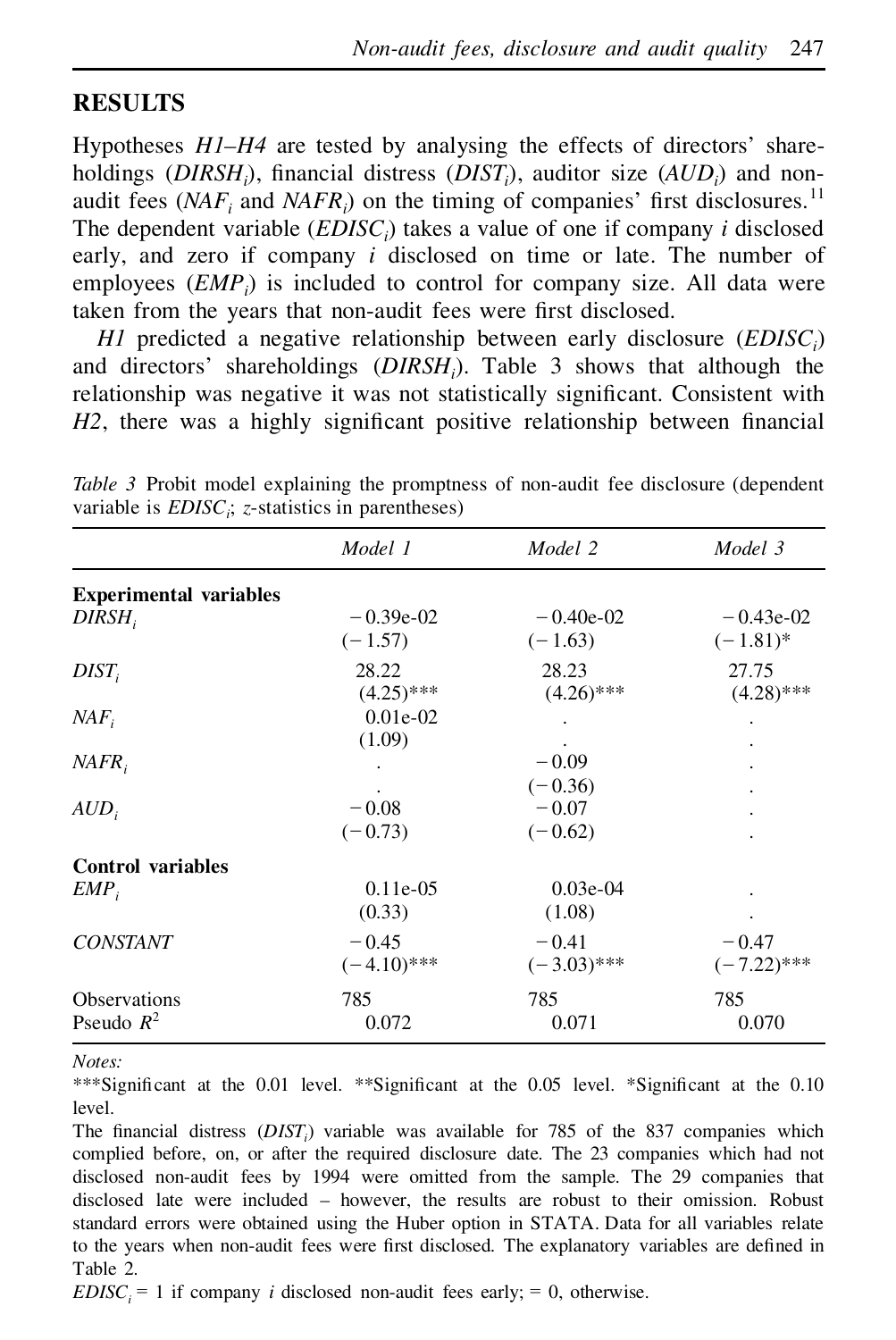distress (*DISTi*) and early disclosure. However, the evidence does not support hypotheses *H3* and *H4* – the effects of auditor size (*AUDi*) and non-audit fees  $(NAF)$  and  $NAFR$ <sup>*i*</sup>) were insignificant.<sup>12</sup> Overall, these results cast some doubt on the signalling explanation.

*H5* is tested by examining the effect of non-audit fees ( $NAF_i$  and  $NAFR_i$ ) on audit qualifications  $(Q_{it}$  and  $GQ_{it}$ ). Previous research has shown that there is strong persistence in audit reporting and that auditors are more likely to give qualified reports to small distressed companies (Craswell, 1998; Monroe and Teh, 1993; Carcello *et al*., 1995; McKeown *et al*., 1991; Lennox, 1999b). Therefore, lagged reports  $(Q_{it-1}$  and  $GQ_{it-1}$ ), company size  $(\mathit{EMP}_{it})$  and financial distress  $(DIST<sub>i</sub>)$  variables are included in the reporting models. Finally, large auditors may be more likely to give qualified reports if they are more likely to discover problems or if they are more independent. Thus, there may be a positive relationship between auditor size  $(AUD_i)$  and audit qualifications.

Table 4 reports the results for six audit qualification models. Models 1 and 2 omit the non-audit fee variables and are estimated for the period 1988–94; models 3–6 use the shorter time period when non-audit fees were disclosed. Coefficient estimates were similar across both samples implying that the results are unaffected by any structural changes in audit reporting. With the exception of directors' shareholdings (*DIRSH<sub>it</sub>*), coefficient estimates were similar for all qualifications  $(Q_{it})$  and going-concern qualifications  $(GQ_{it})$ . Consistent with previous research, the main determinants of audit reporting were lagged reports  $(Q_{it-1}$  and  $GQ_{it-1}$ ) and financial distress  $(DIST_{it})$ . The effects of company size  $(EMP<sub>i</sub>)$  and auditor size  $(AUD<sub>i</sub>)$  were insignificant. The relationship between non-audit fees and audit qualifications was positive but not highly significant, which is consistent with recent Australian studies (Craswell, 1998; Barkess and Simnett, 1994). Whilst the lack of statistical significance means that  $H5$  is not strongly supported, the positive coefficient on non-audit fees is inconsistent with the argument that non-audit services reduce audit quality.

## **CONCLUSION**

Following the announcement of the disclosure requirement, one-third of UK quoted companies disclosed non-audit fees before the requirement became effective. Whilst distressed companies were more likely to disclose early, directors' equity holdings, auditor size and non-audit fees did not significantly affect the timing of companies' disclosures. This casts some doubt on the view that early disclosure was used as a signal of quality. A limitation of the paper is that only financial distress had highly significant effects on disclosure timing. This could be because early disclosure was largely a random event or because the 'disclosure' model omits important explanatory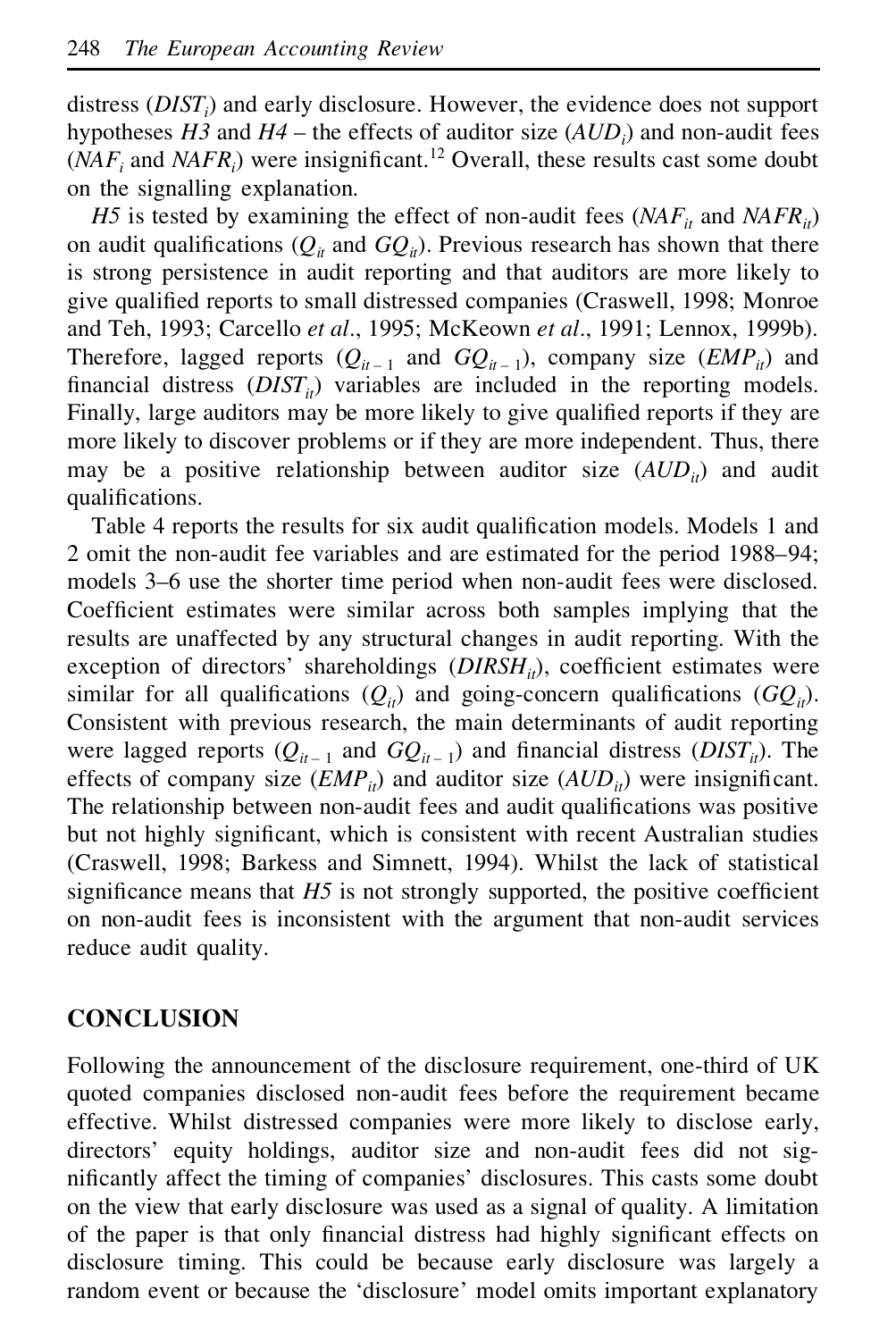| Table 4 Probit models of audit reporting (z-statistics in parentheses) | Model 1                                                                                                | Model 2                                                                 | Model 3                                                                                                     | Model 4                                                                     | Model 5                    | Model 6                   |
|------------------------------------------------------------------------|--------------------------------------------------------------------------------------------------------|-------------------------------------------------------------------------|-------------------------------------------------------------------------------------------------------------|-----------------------------------------------------------------------------|----------------------------|---------------------------|
|                                                                        |                                                                                                        |                                                                         |                                                                                                             |                                                                             |                            |                           |
| Dependent variables                                                    | $\mathcal{Q}_\alpha^*$                                                                                 | $G\!\!\!\!\!Q_{\!i}$                                                    | $\vec{Q}_{\vec{u}}$                                                                                         | $\mathcal{Q}_i$                                                             | $G_{ii}$                   | $G\mathcal{Q}_i$          |
| bles<br>Experimental varial                                            |                                                                                                        |                                                                         |                                                                                                             |                                                                             |                            |                           |
| $\mathit{NAF}_{ii}$                                                    |                                                                                                        |                                                                         | $0.01e-03$<br>(0.15)                                                                                        |                                                                             | $\frac{0.02e-02}{(1.50)}$  |                           |
| $\ensuremath{\mathit{MFR}}_\textit{it}$                                |                                                                                                        |                                                                         |                                                                                                             |                                                                             |                            | (64.1, 0.0)               |
|                                                                        |                                                                                                        |                                                                         |                                                                                                             | $\frac{0.66}{(2.05)***}$                                                    |                            |                           |
| Control variables                                                      |                                                                                                        |                                                                         |                                                                                                             |                                                                             |                            |                           |
| $\mathcal{Q}_{i\leftarrow1}$                                           | $1.91$<br>$(14.94)***$                                                                                 |                                                                         | $2.01$<br>(11.42)***                                                                                        | $1.97$<br>$(1.24)***$                                                       |                            |                           |
|                                                                        |                                                                                                        |                                                                         |                                                                                                             |                                                                             |                            |                           |
| $GQ_{it-1}$                                                            |                                                                                                        | $2.21$<br>(12.06)***                                                    | $\ddot{\cdot}$                                                                                              | $\ddot{\phantom{0}}$                                                        | $2.21$<br>(10.38)***       | $2.15$<br>(10.04)***      |
|                                                                        |                                                                                                        |                                                                         |                                                                                                             |                                                                             |                            |                           |
| $DIST_u$                                                               |                                                                                                        |                                                                         |                                                                                                             |                                                                             |                            | $13.26$<br>(5.38)***      |
|                                                                        |                                                                                                        | $5.61$<br>(9.11)***                                                     |                                                                                                             |                                                                             | $\frac{13.07}{(5.25)***}$  |                           |
| $AUD_i$                                                                |                                                                                                        | $-0.02$<br>$(-0.18)$                                                    |                                                                                                             |                                                                             |                            |                           |
|                                                                        |                                                                                                        |                                                                         |                                                                                                             |                                                                             | $-0.03$<br>$(-0.16)$       | $-0.07$<br>$(-0.37)$      |
| $EMP_{ii}$                                                             |                                                                                                        |                                                                         |                                                                                                             |                                                                             |                            |                           |
|                                                                        | 5.46<br>$(9.15)***$<br>$(9.15)***$<br>$(0.02)$<br>$(0.19)$<br>$-0.12e-04$<br>$(-1.57)$<br>$(0.03e-02)$ | $-0.25e-04$<br>$(-2.20)*$<br>$-0.51e-02$<br>$(-1.86)*$                  |                                                                                                             | 14.16<br>(5.80)***<br>(5.80)***<br>(10.00)<br>(0.02)<br>(0.02-02)<br>(0.07) | $-0.55e-04$<br>$(-2.09)**$ | $-0.43e-04$<br>$(-2.13)*$ |
| $DIRSH_{_H}$                                                           |                                                                                                        |                                                                         |                                                                                                             |                                                                             |                            |                           |
|                                                                        |                                                                                                        |                                                                         |                                                                                                             |                                                                             | $-1.05e-02$<br>$(-2.38)*$  | $-1.12e-02$<br>$(-2.51)*$ |
| CONSTANT                                                               |                                                                                                        |                                                                         |                                                                                                             |                                                                             |                            |                           |
|                                                                        | $-2.23$<br>(-22.48)***                                                                                 | $-2.32$<br>$(-20.17)***$                                                | 14.02<br>(5.68)****<br>(5.68)****<br>(0.87)<br>(0.87)<br>(0.11.1e-04<br>(-0.03e-02<br>(0.11)<br>(-13.74)*** | $-2.50$<br>$(-11.44)***$                                                    | $-2.14$<br>$(-12.36)***$   | $-2.37$<br>$(-9.67)***$   |
| Observations                                                           | 5,509                                                                                                  | 5,509                                                                   | 2,244                                                                                                       | 2,244                                                                       | 2,244                      | 2,244                     |
| Pseudo $R^2$                                                           | 0.291                                                                                                  | 0.359                                                                   | 0.306                                                                                                       | 0.312                                                                       | 0.381                      | 0.386                     |
| į<br>ا مله عمامت عشائي : 4** 12**<br>Notes:                            | Ī                                                                                                      | Example of O and the O OE laws is the set of our designment of $\alpha$ |                                                                                                             |                                                                             |                            |                           |

A. All variables are defined in Table 2. For models 3–6, there were 76 observations  $s - 50$  of these were for going-concern issues. where auditors disclosed fundamental uncertainties or qualified reports - 50 of these were for going-concern issues. where auditors disclosed fundamental uncertainties or qualified reports – 50 of these were for going-concern issues.<br>. *Notes*:<br>\*\*\*Significant at the 0.01 level. \*\*Significant at the 0.05 level. \*Significant at the 0.10 level.<br>Robust standard errors were obtained using the Huber option in STATA. All variables are defin<br>where auditors discl AT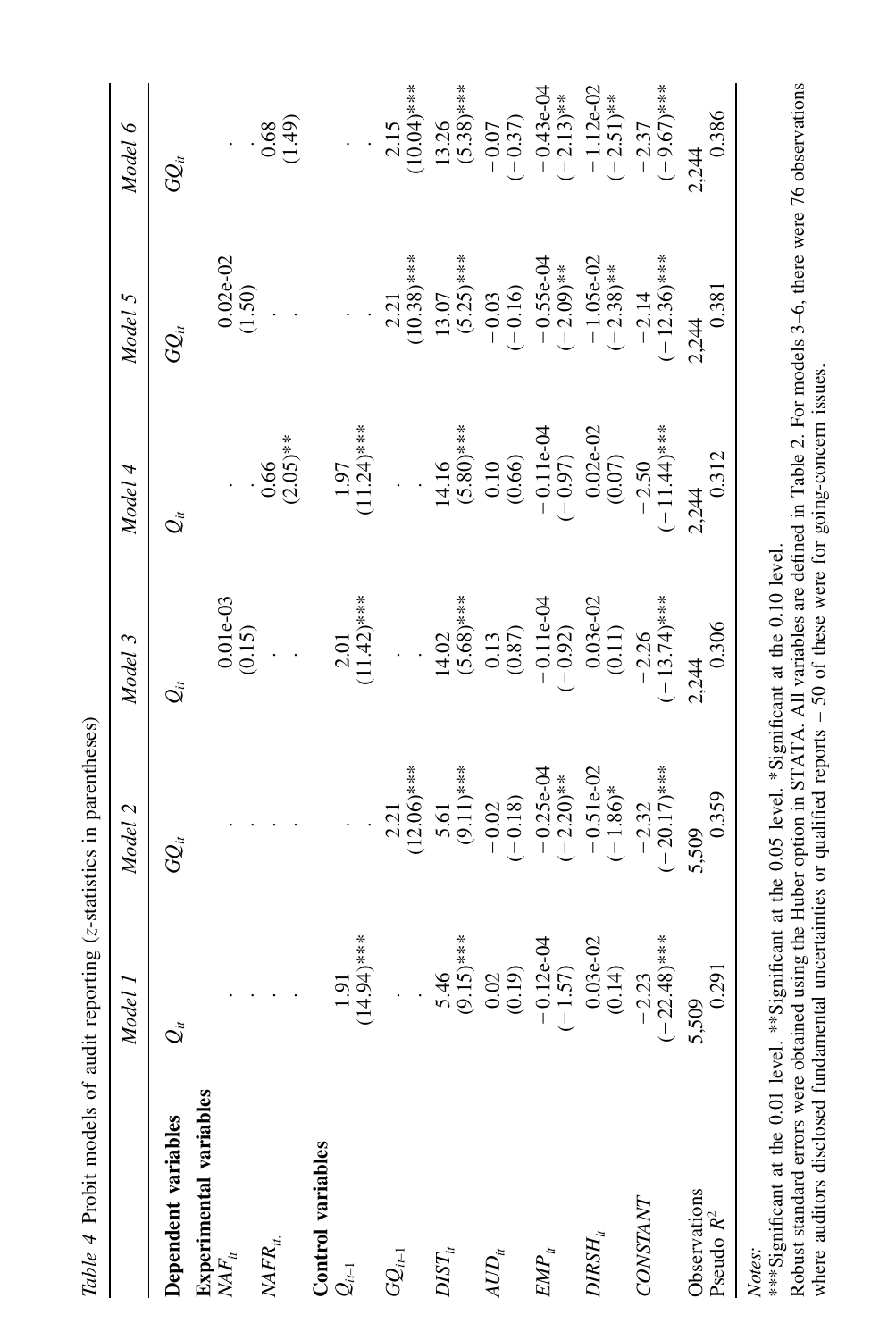variables. One avenue for future research would be to investigate further the early disclosure of non-audit fees (perhaps using Australian data).

Given the insignificant relationship between non-audit fees and audit qualifications and the survey evidence that non-audit services impair independence, it seems likely that non-audit services increase the probability of problem discovery *and* reduce auditor independence. The net effect on audit quality appears to be positive but insignificant indicating that non-audit services do not reduce quality. On balance, the results suggest that current UK policy may be justified in not banning non-audit services. This conclusion is strengthened if policy-makers take account of the economies of scope that may accrue from allowing the joint provision of audit and non-audit services.

Using qualified reports to capture audit quality is a potential limitation of this field of research. The methodology is particularly problematic if auditors sometimes give qualified reports when problems are suspected rather than actually discovered – future research into this question would be extremely useful.

# **NOTES**

- 1 Auditors also have incentives not to compromise audit quality because of the potential loss of reputation and the threat of liability.
- $2$  For example, consider a fictional auditor who always qualifies irrespective of whether any problems are discovered. In such a case, audit reports would be of minimal quality and qualifications would not be a good measure of quality.
- 3 Belgium, France and Italy ban the provision of all non-audit services other EU countries allow tax and financial advisory services. Bookkeeping services are banned in all EU countries except Denmark, Ireland, Luxembourg, Netherlands, Portugal, Sweden and the UK. Legal and corporate recovery services are also banned in Belgium, France, Italy and Portugal (Buijink *et al*., 1996).
- 4 Accounting Series Release No. 250 required public disclosure of the type and quantity of non-audit services as a percentage of the total audit fee – however, this requirement was only in force between 1978 and 1981.
- 5 Using survey evidence, Scheiner (1984) found that the mandatory US disclosure requirement did not affect the demand for non-audit services – however, Scheiner did not investigate the issue of voluntary disclosure.
- 6 Hansard Parliamentary Debates, House of Lords, 16 January 1989, column 10.
- 7 The financial data used to estimate the bankruptcy model were collected from Datastream. The effects of company size are controlled for using the number of employees due to the relatively large number of missing Datastream observations for assets and turnover.
- 8 The remaining 127 companies did not have microfiche available at the disclosure requirement date due to corporate failure, mergers and missing fiche.
- 9 On 24 December 1991 the *Financial Times* wrote, 'The system of audit regulation and inspection introduced on 1st October [1991] under the Company's Act 1989 is providing an extra safeguard for ensuring the competence and integrity of auditors.' On 7 January 1992 the *Financial Times* wrote, 'It is more difficult for auditors to defend themselves when they have given unqualified opinions on the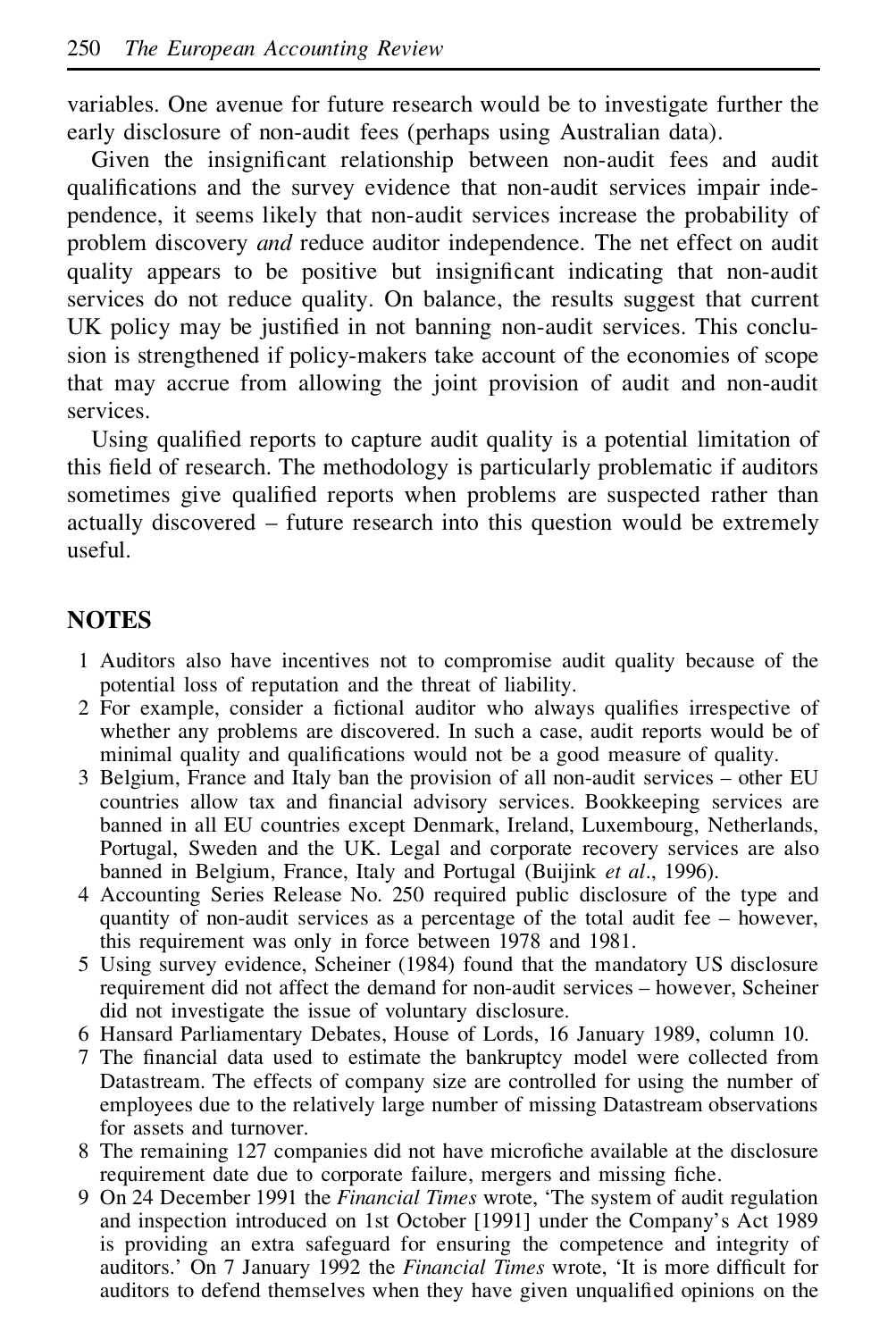growing number of accounts being censured by the Financial Reporting Review Panel.'

- 10 Whilst SAS 600 became effective in September 1993, its introduction had been preceded by a great deal of debate concerning auditors' reporting responsibilities.
- 11 Wines (1994) and Craswell (1998) used the ratio of non-audit fees to total (audit and non-audit) fees (*NAFRi*), whereas Barkess and Simnett (1994) used the level of non-audit fees (*NAFi*). The main advantage with the ratio is that the level of non-audit fees is highly correlated with company size whereas the ratio is not. However, the ratio suffers from the disadvantage that higher audit fees could imply higher rents, but higher audit fees reduce the ratio of non-audit to total fees.
- 12 Twelve dummy variables were also included to control for auditor-specific effects. Only one of these dummies was statistically significant at the  $5\%$  level – clients of Coopers & Lybrand were less likely to disclose compared to clients of other auditors.

## **REFERENCES**

- Acemoglu, D. and Gietzmann, M. B. (1997) 'Auditor independence, incomplete contracts and the role of legal liability', *European Accounting Review*, 6(3): 355–75.
- Antle, R. (1984) 'Auditor independence', *Journal of Accounting Research*, 22(1):  $1 - 20$ .
- Bar-Yosef, S. and Livnat, J. (1984) 'Auditor selection: an incentive-signalling approach', *Accounting and Business Research*, 24: 301–9.
- Barkess, L. and Simnett, R. (1994) 'The provision of other services by auditors: independence and pricing issues', *Accounting and Business Research*, 24(94): 99–108.
- Buijink, W., Maijoor, S., Meuwissen, R. and van Witteloostuijn, A. (1996) 'The role, position and liability of the statutory auditor within the European Union' (final report of a study commissioned by DG XV of the European Commission). Luxembourg: Office for Official Publications of the European Communities.
- Carcello, J., Hermanson, D. and Huss, H. (1995) 'Temporal changes in bankruptcyrelated reporting', *Auditing: A Journal of Practice and Theory*, 14: 133–43.
- Craswell, A. (1998) 'Threats to auditor independence: the case of non-audit services', mimeo.
- DeAngelo, L. (1981a) 'Auditor independence, "low balling", and disclosure regulation', *Journal of Accounting and Economics*, 3: 113–17.
- DeAngelo, L. (1981b) 'Auditor size and audit quality', *Journal of Accounting and Economics*, 3: 183–99.
- DeFond, M. (1992) 'The association between changes in client firm agency costs and auditor switching', *Auditing: A Journal of Practice and Theory*, 11(1): 16–31.
- Goldman, A. and Barlev, B. (1974) 'The auditor-firm conflict of interests: its implications for independence', *The Accounting Review*, 49: 707–18.
- Knapp, M. (1985) 'Audit conflict: an empirical study of the perceived ability of auditors to resist management pressure', *The Accounting Review*, 60: 202–11.
- Krishnan, J. and Stephens, R. (1995) 'Evidence on opinion shopping from audit opinion conservatism', *Journal of Accounting and Public Policy*, 14: 179–201.
- Lennox, C. (1999a) 'Identifying failing companies: a re-evaluation of logit, probit and DA approaches', *Journal of Economics and Business* (forthcoming).